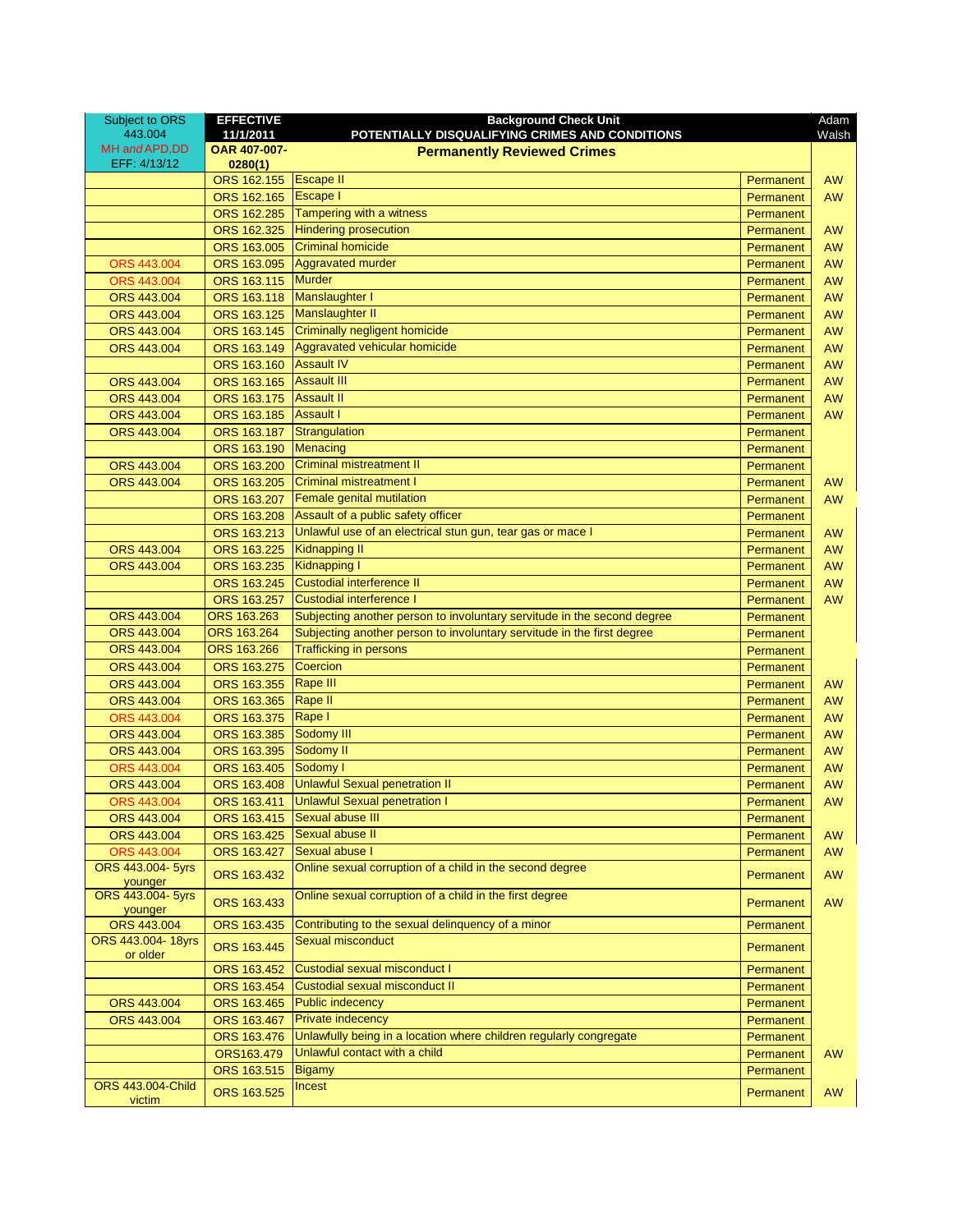| ORS 443.004   |                            | ORS 163.535 Abandonment of a child                                                             | Permanent | <b>AW</b> |
|---------------|----------------------------|------------------------------------------------------------------------------------------------|-----------|-----------|
| ORS 443.004   | ORS 163.537                | Buying or selling a person under 18 years of age                                               | Permanent | <b>AW</b> |
|               | ORS 163.545                | Child neglect II                                                                               | Permanent |           |
| ORS 443.004   | ORS 163.547                | Child neglect I                                                                                | Permanent | AW        |
|               | ORS 163.555                | <b>Criminal nonsupport</b>                                                                     | Permanent | <b>AW</b> |
|               | ORS 163.575                | Endangering the welfare of a minor                                                             | Permanent |           |
| ORS 443.004   | ORS 163.670                | Using child in display of sexually explicit conduct                                            | Permanent | <b>AW</b> |
|               | ORS 163.680                | Paying for viewing a child's sexually explicit conduct                                         | Permanent |           |
| ORS 443.004   | ORS 163.684                | Encouraging child sexual abuse I                                                               | Permanent | <b>AW</b> |
| ORS 443.004   | ORS 163.686                | Encouraging child sexual abuse II                                                              | Permanent | AW        |
| ORS 443.004   | ORS 163.687                | Encouraging child sexual abuse III                                                             | Permanent |           |
| ORS 443,004   | ORS 163.688                | Possession of materials depicting sexually explicit conduct of a child I                       | Permanent | <b>AW</b> |
| ORS 443.004   | ORS 163.689                | Possession of materials depicting sexually explicit conduct of a child II                      | Permanent | <b>AW</b> |
|               | ORS 163.693                | Failure to report child pornography                                                            | Permanent |           |
| ORS 443.004   | ORS 163.700                | Invasion of personal privacy                                                                   | Permanent |           |
|               | ORS 163.732                | <b>Stalking</b>                                                                                | Permanent |           |
|               | ORS 163.750                | Violating court's stalking protective order                                                    | Permanent |           |
| ORS 443.004   | ORS 164.055                | Theft I                                                                                        | Permanent |           |
| ORS 443.004   | ORS 164.057                | <b>Aggravated theft I</b>                                                                      | Permanent |           |
|               | ORS 164.075                | Theft by extortion                                                                             | Permanent |           |
|               | ORS 164.085                | Theft by deception                                                                             | Permanent |           |
| ORS 443.004   | ORS 164.098                | Organized retail theft                                                                         | Permanent |           |
| ORS 443.004-F | ORS 164.125                | Theft of services                                                                              | Permanent | <b>AW</b> |
|               | ORS 164.135                | Unauthorized use of a vehicle                                                                  | Permanent |           |
|               | ORS 164.170                | Laundering a monetary instrument                                                               | Permanent |           |
| ORS 443.004   | ORS 164.215                | <b>Burglary II</b>                                                                             | Permanent |           |
| ORS 443.004   | ORS 164.225                | <b>Burglary I</b>                                                                              | Permanent | <b>AW</b> |
|               | ORS 164.315                | <b>Arson II</b>                                                                                | Permanent |           |
| ORS 443.004   | ORS 164.325                | Arson I                                                                                        | Permanent |           |
|               | ORS 164.365                | <b>Criminal Mischief I</b>                                                                     | Permanent |           |
| ORS 443.004-F | ORS 164.377                | <b>Computer crime</b>                                                                          | Permanent |           |
|               | ORS 164.395                | <b>Robbery III</b>                                                                             | Permanent | <b>AW</b> |
| ORS 443.004   | ORS 164.405                | <b>Robbery II</b>                                                                              | Permanent | <b>AW</b> |
| ORS 443.004   | ORS 164.415                | Robbery I                                                                                      | Permanent | <b>AW</b> |
| ORS 443.004   | ORS 165.013                | <b>Forgery I</b>                                                                               | Permanent |           |
| ORS 443.004   | ORS 165.022                | Criminal possession of a forged instrument I                                                   | Permanent |           |
| ORS 443.004   | ORS 165.032                | Criminal possession of a forgery device                                                        | Permanent |           |
|               | ORS 165.055                | Fraudulent use of a credit card                                                                | Permanent |           |
|               | ORS 165.065                | Negotiating a bad check                                                                        | Permanent |           |
|               | ORS 165.581                | <b>Cellular counterfeiting I</b>                                                               | Permanent |           |
| ORS 443.004   | ORS 165.800 Identity theft |                                                                                                | Permanent |           |
| ORS 443.004   |                            | ORS 165.803 Aggravated identity theft                                                          | Permanent |           |
|               | ORS 165.810                | Unlawful possession of a personal identification device                                        | Permanent |           |
|               | ORS 166.005                | Treason                                                                                        | Permanent |           |
|               |                            | ORS 166.070 Aggravated Harassment                                                              | Permanent |           |
|               | ORS 166.085                | Abuse of corpse II                                                                             | Permanent |           |
|               | ORS 166.087                | Abuse of corpse I                                                                              | Permanent |           |
|               | ORS 166.155                | Intimidation II                                                                                | Permanent |           |
|               | ORS 166.165                | Intimidation I                                                                                 | Permanent | <b>AW</b> |
|               | ORS 166.220                | Unlawful use of weapon                                                                         | Permanent | <b>AW</b> |
|               | ORS 166.270                | Possession of weapons by certain felons                                                        | Permanent |           |
|               | ORS 166.272                | Unlawful possession of machine guns, certain short-barreled firearms and firearm<br>silencers. | Permanent |           |
|               | ORS 166.275                | Possession of weapons by inmates of institutions                                               | Permanent |           |
|               | ORS 166.370                | Possession of firearm or dangerous weapon in public building or court facility;                | Permanent |           |
|               |                            | exceptions; discharging firearm at school                                                      |           |           |
|               | ORS 166.382                | Possession of destructive device prohibited                                                    | Permanent |           |
|               | ORS 166.384                | Unlawful manufacture of destructive device                                                     | Permanent |           |
|               | ORS 166.429                | Firearms used in felony                                                                        | Permanent |           |
|               | ORS 166.450                | Obliteration or change of identification number on firearms                                    | Permanent |           |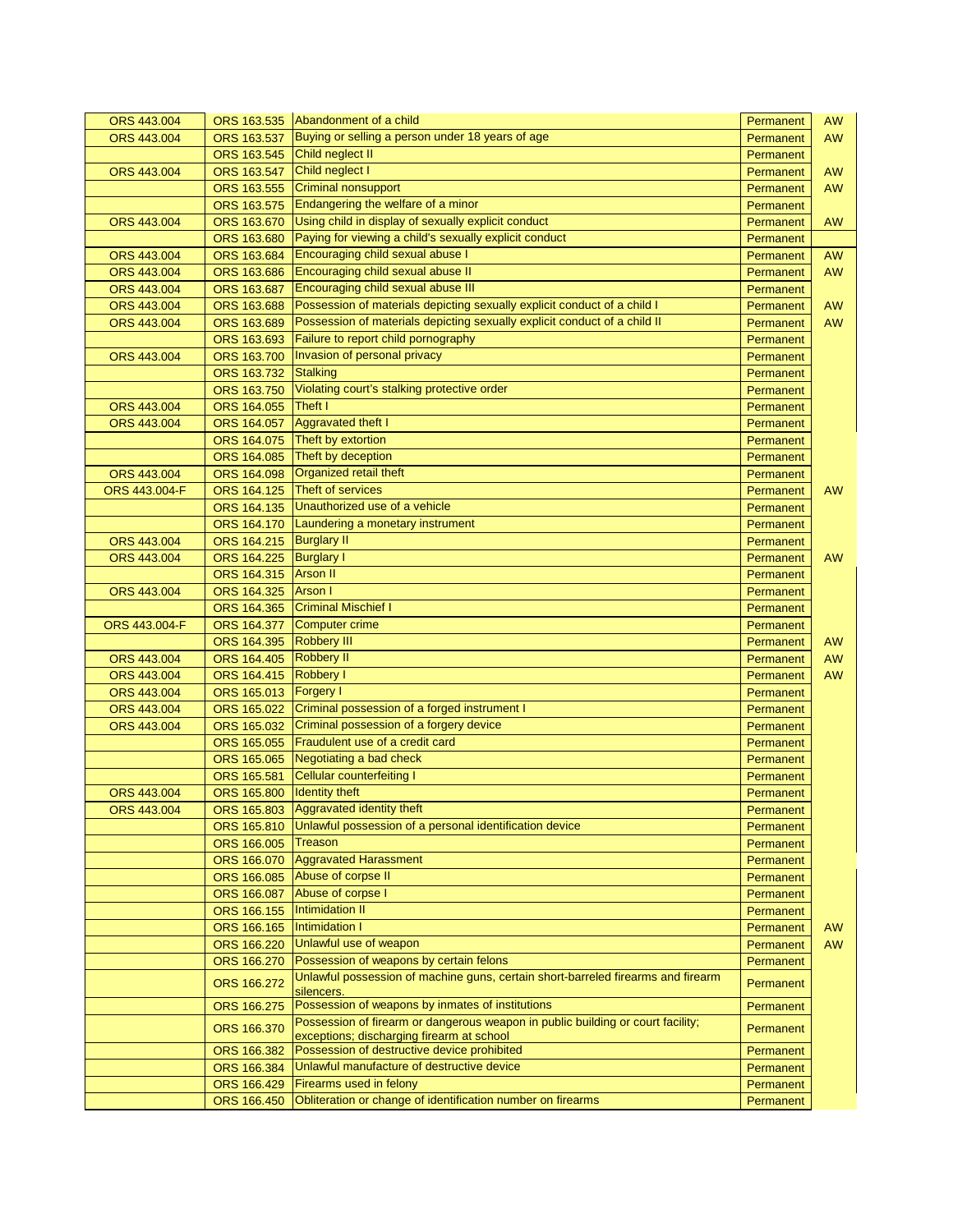|                  | ORS 166.720 | Racketeering activity unlawful                                                                        | Permanent |           |
|------------------|-------------|-------------------------------------------------------------------------------------------------------|-----------|-----------|
| ORS 443.004      | ORS 167.012 | <b>Promoting prostitution</b>                                                                         | Permanent |           |
| ORS 443.004      | ORS 167,017 | Compelling prostitution                                                                               | Permanent | <b>AW</b> |
|                  | ORS 167.054 | Furnishing sexually explicit material to a child (replaced 167.065)                                   | Permanent |           |
| ORS 443.004      | ORS 167.057 | Luring a minor                                                                                        | Permanent | <b>AW</b> |
|                  | ORS 167.062 | Sadomasochistic abuse or sexual conduct in live show                                                  | Permanent |           |
|                  | ORS 167.075 | Exhibiting an obscene performance to a minor                                                          | Permanent |           |
|                  | ORS 167.080 | Displaying obscene materials to minors                                                                | Permanent |           |
|                  | ORS 167.212 | Tampering with drug records                                                                           | Permanent | <b>AW</b> |
|                  | ORS 167.262 | Adult using minor in commission of controlled substance offense                                       | Permanent | <b>AW</b> |
|                  | ORS 167.315 | Animal abuse II                                                                                       | Permanent |           |
| ORS 443.004      | ORS 167.320 | Animal abuse                                                                                          | Permanent |           |
| ORS 443.004      | ORS 167.322 | Aggravated animal abuse I                                                                             | Permanent |           |
|                  | ORS 167.333 | Sexual assault of animal                                                                              | Permanent |           |
|                  | ORS 167.339 | Assaulting law enforcement animal                                                                     | Permanent |           |
| ORS 443.004      | ORS 181.594 | Sex crimes including transporting child pornography into the state                                    | Permanent |           |
|                  | ORS 181.599 | Failure to report as sex offender                                                                     | Permanent |           |
|                  | ORS 433.010 | Spreading disease (wilfully) prohibited                                                               | Permanent |           |
|                  | ORS 475.525 | Sale of drug paraphernalia prohibited                                                                 | Permanent |           |
|                  | ORS 475.805 | Providing hypodermic device to minor prohibited                                                       | Permanent |           |
| ORS 443.004-10yr | ORS 475.840 | Prohibited acts generally (regarding drug crimes; formerly ORS 475.992)                               | Permanent |           |
| ORS 443.004-10yr | ORS 475.846 | Unlawful manufacture of heroin                                                                        | Permanent | <b>AW</b> |
| ORS 443.004-10yr | ORS 475.848 | Unlawful manufacture of heroin within 1000 feet of school                                             | Permanent | <b>AW</b> |
|                  | ORS 475.850 | Unlawful delivery of heroin                                                                           | Permanent | AW        |
| ORS 443.004-10yr | ORS 475.852 | Unlawful delivery of heroin within 1000 feet of school                                                |           | <b>AW</b> |
| ORS 443.004-10yr |             | Unlawful possession of heroin                                                                         | Permanent |           |
|                  | ORS 475.854 |                                                                                                       | Permanent | <b>AW</b> |
| ORS 443.004-10yr | ORS 475.856 | Unlawful manufacture of marijuana                                                                     | Permanent | <b>AW</b> |
| ORS 443.004-10yr | ORS 475.858 | Unlawful manufacture of marijuana within 1000 feet of school                                          | Permanent | <b>AW</b> |
| ORS 443.004-10yr | ORS 475.860 | Unlawful delivery of marijuana                                                                        | Permanent | AW        |
| ORS 443.004-10yr | ORS 475.862 | Unlawful delivery of marijuana within 1000 feet of school                                             | Permanent | <b>AW</b> |
|                  | ORS 475.864 | Unlawful possession of marijuana                                                                      | Permanent | <b>AW</b> |
| ORS 443.004-10yr | ORS 475.866 | Unlawful manufacture of 3,4-methylenedioxymethamphetamine                                             | Permanent | <b>AW</b> |
| ORS 443.004-10yr | ORS 475.868 | Unlawful manufacture of 3, 4-methylenedioxymethamphetamine within 1000 feet of                        | Permanent | <b>AW</b> |
| ORS 443.004-10yr | ORS 475.870 | Unlawful delivery of 3, 4-methylenedioxymethamphetamine                                               | Permanent | AW        |
| ORS 443.004-10yr | ORS 475.872 | Unlawful delivery of 3, 4-methylenedioxymethamphetamine within 1000 feet of                           | Permanent | AW        |
|                  | ORS 475.874 | Unlawful possession of 3, 4-methylenedioxymethamphetamine                                             | Permanent | <b>AW</b> |
| ORS 443.004-10yr | ORS 475.876 | Unlawful manufacture of cocaine                                                                       | Permanent | <b>AW</b> |
| ORS 443.004-10yr | ORS 475.878 | Unlawful manufacture of cocaine within 1000 feet of school                                            | Permanent | <b>AW</b> |
| ORS 443.004-10yr | ORS 475.880 | Unlawful delivery of cocaine                                                                          | Permanent | AW        |
| ORS 443.004-10yr | ORS 475.882 | Unlawful delivery of cocaine within 1000 feet of school                                               | Permanent | AW        |
|                  | ORS 475.884 | Unlawful possession of cocaine                                                                        | Permanent | <b>AW</b> |
| ORS 443.004-10yr |             | ORS 475.886 Unlawful manufacture of methamphetamine                                                   | Permanent | AW        |
| ORS 443.004-10yr | ORS 475.888 | Unlawful manufacture of methamphetamine within 1000 feet of school                                    | Permanent | <b>AW</b> |
| ORS 443.004-10yr | ORS 475.890 | Unlawful delivery of methamphetamine                                                                  | Permanent | <b>AW</b> |
| ORS 443.004-10yr | ORS 475.892 | Unlawful delivery of methamphetamine within 1000 feet of school                                       | Permanent | AW        |
|                  | ORS 475.894 | Unlawful possession of methamphetamine                                                                | Permanent | AW        |
| ORS 443.004-10yr | ORS 475.904 | Unlawful delivery of controlled substance within 1000 feet of school                                  | Permanent | AW        |
| ORS 443.004-10yr | ORS 475.906 | Penalties for distribution to minors                                                                  | Permanent |           |
| ORS 443.004-10yr | ORS 475.908 | Causing another person to ingest a controlled substance                                               | Permanent | <b>AW</b> |
|                  | ORS 475.910 | Application of controlled substance to the body of another person                                     | Permanent | AW        |
| ORS 443.004      | ORS 475.914 | Prohibited acts for registrants (with the Oregon State Board of Pharmacy; regarding<br>felony crimes) | Permanent | AW        |
|                  | ORS 475.967 | Possession of precursor substance with intent to manufacture controlled substance                     | Permanent | <b>AW</b> |
|                  | ORS 475.990 | Commercial drug offense (changed in 1977 to 475.900)                                                  | Permanent |           |
|                  | ORS 475.992 | Prohibited acts generally (regarding drug crimes; renumbered to ORS 475.840 in                        | Permanent |           |
|                  | ORS 677.080 | Prohibited acts (regarding the practice of medicine)                                                  | Permanent |           |
|                  | ORS 685.990 | Penalties (pertaining to naturopathic medicine)                                                       | Permanent |           |
|                  | ORS 689.527 | Prohibited practices; rules (pertaining to pharmacy technicians and practitioners)                    | Permanent |           |
|                  | *********   | Any federal crime                                                                                     | Permanent |           |
|                  | *********   | Any U.S. military crime                                                                               | Permanent |           |
|                  |             |                                                                                                       |           |           |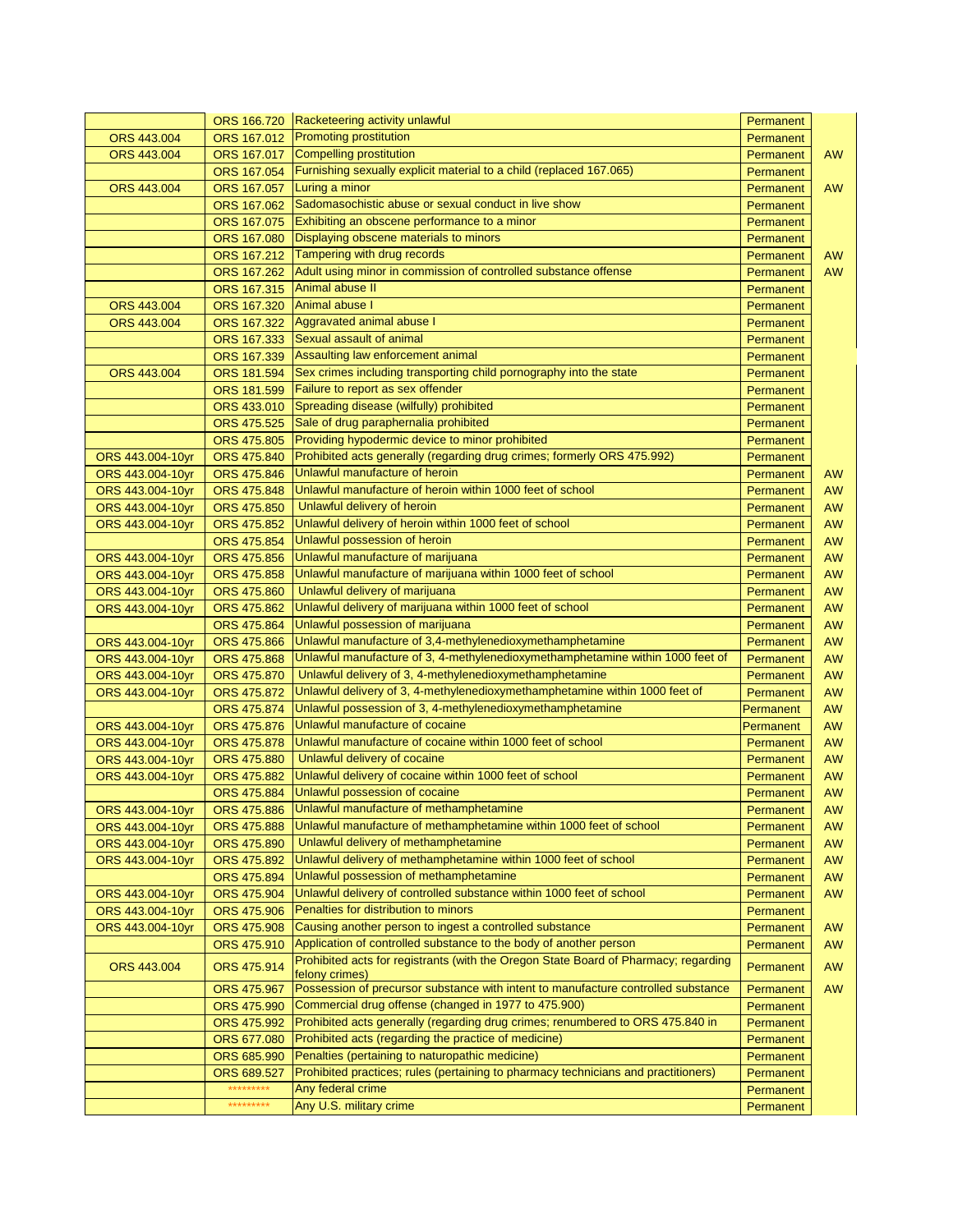|                   | *********                  | Any unclassified felony defined in Oregon Revised Statutes not listed in this rule.                                                                                   | Permanent |           |
|-------------------|----------------------------|-----------------------------------------------------------------------------------------------------------------------------------------------------------------------|-----------|-----------|
|                   |                            | Any other felony in Oregon Revised Statutes not listed in this rule that is serious and                                                                               |           |           |
|                   | *********                  | indicates behavior that poses a threat or jeopardizes the safety of vulnerable                                                                                        | Permanent |           |
|                   |                            | persons, as determined by the AD.                                                                                                                                     |           |           |
|                   | *********                  | Any felony in a jurisdiction outside Oregon that is not the substantial equivalent of                                                                                 |           |           |
| ORS 443.004       |                            | any of the Oregon crimes listed in this section but that is serious and indicates                                                                                     | Permanent | <b>AW</b> |
|                   |                            | behavior that poses a threat or jeopardizes the safety of vulnerable persons, as<br>Any crime of attempt, solicitation or conspiracy to commit a crime listed in this |           |           |
| ORS 443.004-A/C/S | *********                  | section pursuant to ORS 161.405, 161.435, or 161.450, including any crime based                                                                                       | Permanent |           |
|                   |                            | on criminal liability for conduct of another pursuant to ORS 161.155.                                                                                                 |           |           |
|                   | *********                  | Any crime in any other jurisdiction that is the substantial equivalent of any of the                                                                                  | Permanent |           |
|                   |                            | Oregon crimes listed in section (1) of this rule as determined by the AD                                                                                              |           |           |
|                   | *********                  | Any crime that is no longer codified in Oregon or other jurisdiction but that is the                                                                                  | Permanent |           |
|                   | OAR 407-007-               | substantial equivalent of any of the crimes listed in section (1) of this rule as<br><b>10 Year Review Convictions</b>                                                |           |           |
|                   | 0280(2)                    |                                                                                                                                                                       |           |           |
|                   | ORS 033.045                | Contempt of court                                                                                                                                                     | Ten year  |           |
|                   | ORS 109.311                | Prohibited fees-adoption                                                                                                                                              | Ten year  |           |
|                   | ORS 133.076                | Failure to appear on criminal citation                                                                                                                                | Ten year  |           |
|                   | ORS 133.310                | Violation of restraining order                                                                                                                                        |           |           |
|                   | ORS 135.290                | Punishment by contempt of court (violation of release agreement)                                                                                                      | Ten year  |           |
|                   | ORS 162.015                | <b>Bribe giving</b>                                                                                                                                                   | Ten year  |           |
|                   |                            | <b>Bribe receiving</b>                                                                                                                                                | Ten year  |           |
|                   | ORS 162.025                |                                                                                                                                                                       | Ten year  |           |
|                   | ORS 162.065                | Perjury                                                                                                                                                               | Ten year  |           |
|                   | ORS 162.075                | <b>False swearing</b>                                                                                                                                                 | Ten year  |           |
|                   | ORS 162.117                | Public investment fraud                                                                                                                                               | Ten year  |           |
|                   | ORS 162.145                | Escape III                                                                                                                                                            | Ten year  |           |
|                   | ORS 162.175                | Unauthorized departure                                                                                                                                                | Ten year  |           |
|                   | ORS 162.185                | Supplying contraband                                                                                                                                                  | Ten year  |           |
|                   | ORS 162.195                | Failure to appear II                                                                                                                                                  | Ten year  |           |
|                   | ORS 162.205                | Failure to appear I                                                                                                                                                   | Ten year  |           |
|                   | ORS 162.247                | Interfering with a peace officer                                                                                                                                      | Ten year  |           |
|                   | ORS 162.257                | Interfering with a firefighter or emergency medical technician                                                                                                        | Ten year  |           |
|                   | ORS 162.265                | Bribing a witness                                                                                                                                                     | Ten year  |           |
|                   | ORS 162.275                | Bribe receiving by a witness                                                                                                                                          | Ten year  |           |
|                   | ORS 162.295                | Tampering with physical evidence                                                                                                                                      | Ten year  |           |
|                   | ORS 162.305                | Tampering with public records                                                                                                                                         | Ten year  |           |
|                   | ORS 162.315                | <b>Resisting arrest</b>                                                                                                                                               | Ten year  |           |
|                   | ORS 162.335                | Compounding                                                                                                                                                           | Ten year  |           |
|                   | ORS 162.355                | Simulating legal process                                                                                                                                              | Ten year  |           |
|                   | ORS 162.365                | Criminal impersonation                                                                                                                                                | Ten year  |           |
|                   | ORS 162.367                | Criminal impersonation of peace officer                                                                                                                               | Ten year  |           |
|                   | ORS 162.369                | Possession of false law enforcement identification card                                                                                                               | Ten year  |           |
|                   |                            | ORS 162.375 Initiating a false report                                                                                                                                 | Ten year  |           |
|                   | ORS 162.385                | Giving false information to police officer for a citation                                                                                                             | Ten year  |           |
|                   | ORS 162.405                | Official misconduct II                                                                                                                                                | Ten year  |           |
|                   | ORS 162.415                | Official misconduct I                                                                                                                                                 | Ten year  |           |
|                   | ORS 162.425                | Misuse of confidential information                                                                                                                                    | Ten year  |           |
|                   | ORS 163.195                | Recklessly endangering another person                                                                                                                                 | Ten year  |           |
|                   | ORS 163.196                | Aggravated driving while suspended or revoked                                                                                                                         | Ten year  |           |
|                   | ORS 163.212                | Unlawful use of an electrical stun gun, tear gas or mace II                                                                                                           | Ten year  |           |
|                   | ORS 164.043                | Theft III                                                                                                                                                             | Ten year  |           |
|                   | ORS 164.045                | Theft II                                                                                                                                                              | Ten year  |           |
|                   | ORS 164.095                | Theft by receiving                                                                                                                                                    | Ten year  |           |
|                   | ORS 164.138                | Criminal possession of a rented or leased motor vehicle                                                                                                               |           |           |
|                   |                            | Criminal possession of rented or leased personal property                                                                                                             | Ten year  |           |
|                   | ORS 164.140<br>ORS 164.162 | Mail theft or receipt of stolen mail                                                                                                                                  | Ten year  |           |
|                   |                            |                                                                                                                                                                       | Ten year  |           |
|                   | ORS 164.235                | Possession of burglary tool or theft device                                                                                                                           | Ten year  |           |
|                   | ORS 164.255                | Criminal trespass I                                                                                                                                                   | Ten year  |           |
|                   | ORS 164.265                | Criminal trespass while in possession of firearm                                                                                                                      | Ten year  |           |
|                   | ORS 164.272                | Unlawful entry into motor vehicle                                                                                                                                     | Ten year  |           |
|                   | ORS 164.354                | <b>Criminal Mischief II</b>                                                                                                                                           | Ten year  |           |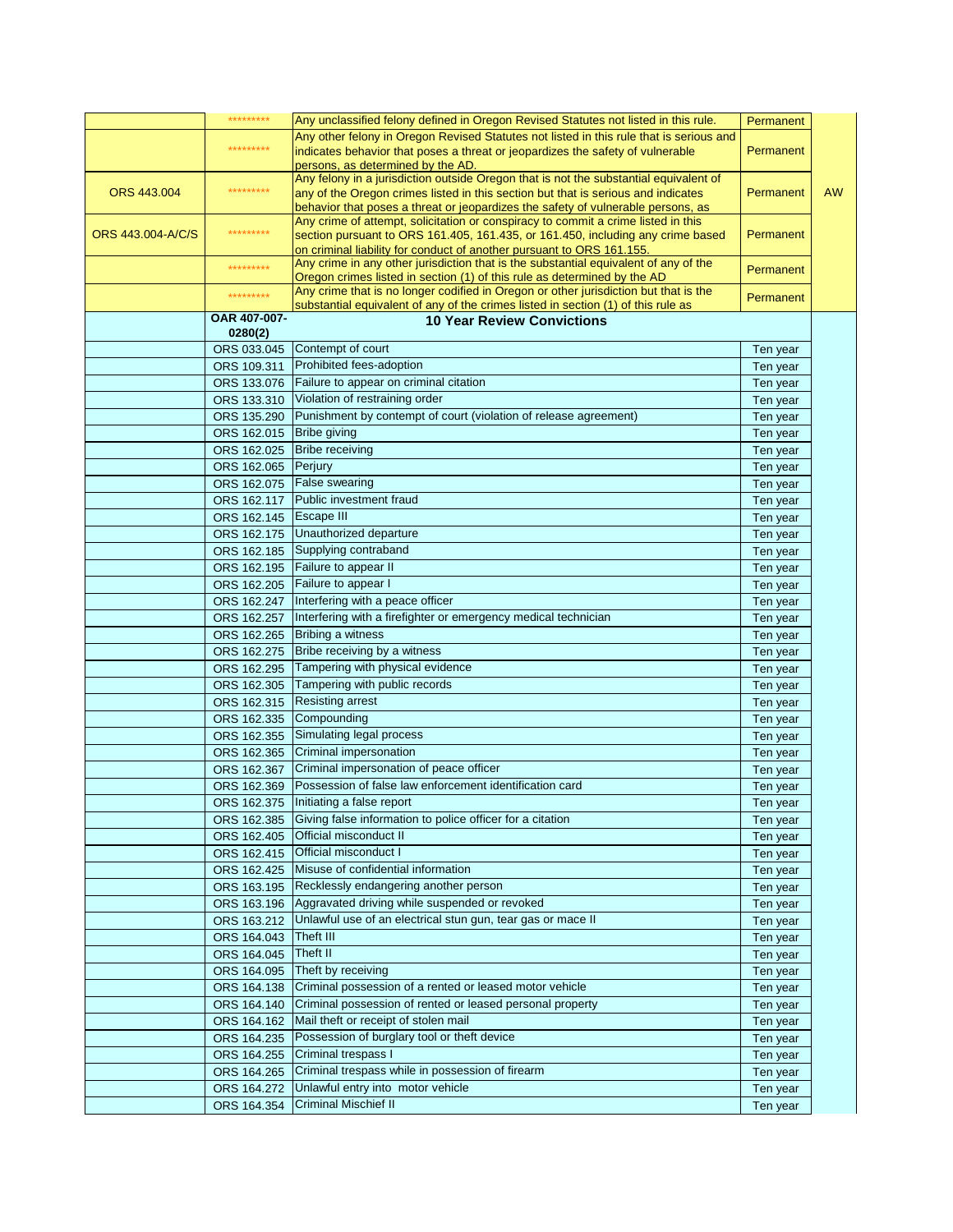| ORS 165.007 Forgery II |                                                                                    | Ten year |     |
|------------------------|------------------------------------------------------------------------------------|----------|-----|
| ORS 165.017            | Criminal possession of a forged instrument II                                      | Ten year |     |
| ORS 165.037            | Criminal simulation                                                                | Ten year |     |
| ORS 165.042            | Fraudulently obtaining signature                                                   | Ten year |     |
| ORS 165.070            | Possessing fraudulent communications device                                        | Ten year |     |
| ORS 165.074            | Unlawful factoring of credit card transaction                                      | Ten year |     |
| ORS 165.080            | Falsifying business records                                                        | Ten year |     |
| ORS 165.085            | Sports bribery                                                                     | Ten year |     |
| ORS 165.090            | Sports bribe receiving                                                             | Ten year |     |
| ORS 165.095            | Misapplication of entrusted property                                               | Ten year |     |
| ORS 165.100            | Issuing a false financial statement                                                | Ten year |     |
| ORS 165.102            | Obtaining execution of documents by deception                                      | Ten year |     |
| ORS 165.540            | Obtaining contents of communication                                                | Ten year |     |
| ORS 165.543            | Interception of communications                                                     | Ten year |     |
| ORS 165.570            | Improper use of 9-1-1 emergency reporting system                                   | Ten year |     |
| ORS 165.572            | Interference with making a report                                                  | Ten year |     |
| ORS 165.577            | Cellular counterfeiting III                                                        | Ten year |     |
| ORS 165.579            | Cellular counterfeiting II                                                         | Ten year |     |
| ORS 165.692            | Making false claim for health care payment                                         | Ten year |     |
| ORS 166.015            | Riot                                                                               | Ten year | AW. |
| ORS 166.023            | Disorderly conduct I                                                               | Ten year |     |
| ORS 166.025            | Disorderly conduct II                                                              | Ten year |     |
| ORS 166,065            | Harassment                                                                         | Ten year |     |
| ORS 166.076            | Abuse of a memorial to the dead                                                    | Ten year |     |
| ORS 166.090            | Telephonic harassment                                                              | Ten year |     |
| ORS 166.116            | Interfering with public transportation                                             | Ten year |     |
| ORS 166.180            | Negligently wounding another                                                       | Ten year |     |
| ORS 166.190            | Pointing firearm at another                                                        | Ten year |     |
| ORS 166.240            | Carrying of concealed weapon                                                       | Ten year |     |
| ORS 166.250            | Unlawful possession of firearms                                                    | Ten year |     |
| ORS 166.470            | Limitations and conditions for sales of firearms                                   | Ten year |     |
| ORS 166.480            | Sale or gift of explosives to children                                             | Ten year |     |
| ORS 166.649            | Throwing an object off an overpass II                                              | Ten year |     |
| ORS 166.651            | Throwing an object off an overpass I                                               | Ten year |     |
| ORS 166.660            | Unlawful paramilitary activity                                                     | Ten year |     |
| ORS 167.007            | Prostitution                                                                       | Ten year |     |
| ORS 167.090            | Publicly displaying nudity or sex for advertising purposes                         | Ten year |     |
| ORS 167.122            | Unlawful gambling in the second degree                                             | Ten year |     |
| ORS 167.127            | Unlawful gambling in the first degree                                              | Ten year |     |
| ORS 167.167            | Cheating                                                                           | Ten year |     |
|                        | ORS 167.222 Frequenting a place where controlled substances are used               | Ten year |     |
|                        | ORS 167.325 Animal neglect II                                                      | Ten year |     |
|                        | ORS 167.330 Animal neglect I                                                       | Ten year |     |
| ORS 167.337            | Interfering with law enforcement animal                                            | Ten year |     |
| ORS 167.340            | Animal abandonment                                                                 | Ten year |     |
| ORS 167.352            | Interfering with assistance, search and rescue or therapy animal                   | Ten year |     |
| ORS 167.355            | Involvement in animal fighting                                                     | Ten year |     |
| ORS 167.365            | Dogfighting                                                                        | Ten year |     |
| ORS 167.370            | Participation in dogfighting                                                       | Ten year |     |
| ORS 167.428            | Cockfighting                                                                       | Ten year |     |
| ORS 167.431            | Participation in cockfighting                                                      | Ten year |     |
| ORS 167.820            | Concealing the birth of an infant                                                  | Ten year |     |
| ORS 192.865            | Criminal penalty (pertaining to Address Confidentiality Program)                   | Ten year |     |
| ORS 314.075            | Evading requirements of law prohibited (tax evasion)                               | Ten year |     |
| ORS 411.630            | Unlawfully obtaining public assistance                                             | Ten year |     |
| ORS 411.640            | Unlawfully receiving public assistance                                             | Ten year |     |
| ORS 411.675            | Submitting wrongful claim or payment (e.g., public assistance)                     | Ten year |     |
| ORS 411.840            | Unlawfully obtaining or disposing of food stamp benefits                           | Ten year |     |
|                        | Unauthorized use and custody of records of temporary assistance for needy families |          |     |
| ORS 412.074            | program                                                                            | Ten year |     |
|                        |                                                                                    |          |     |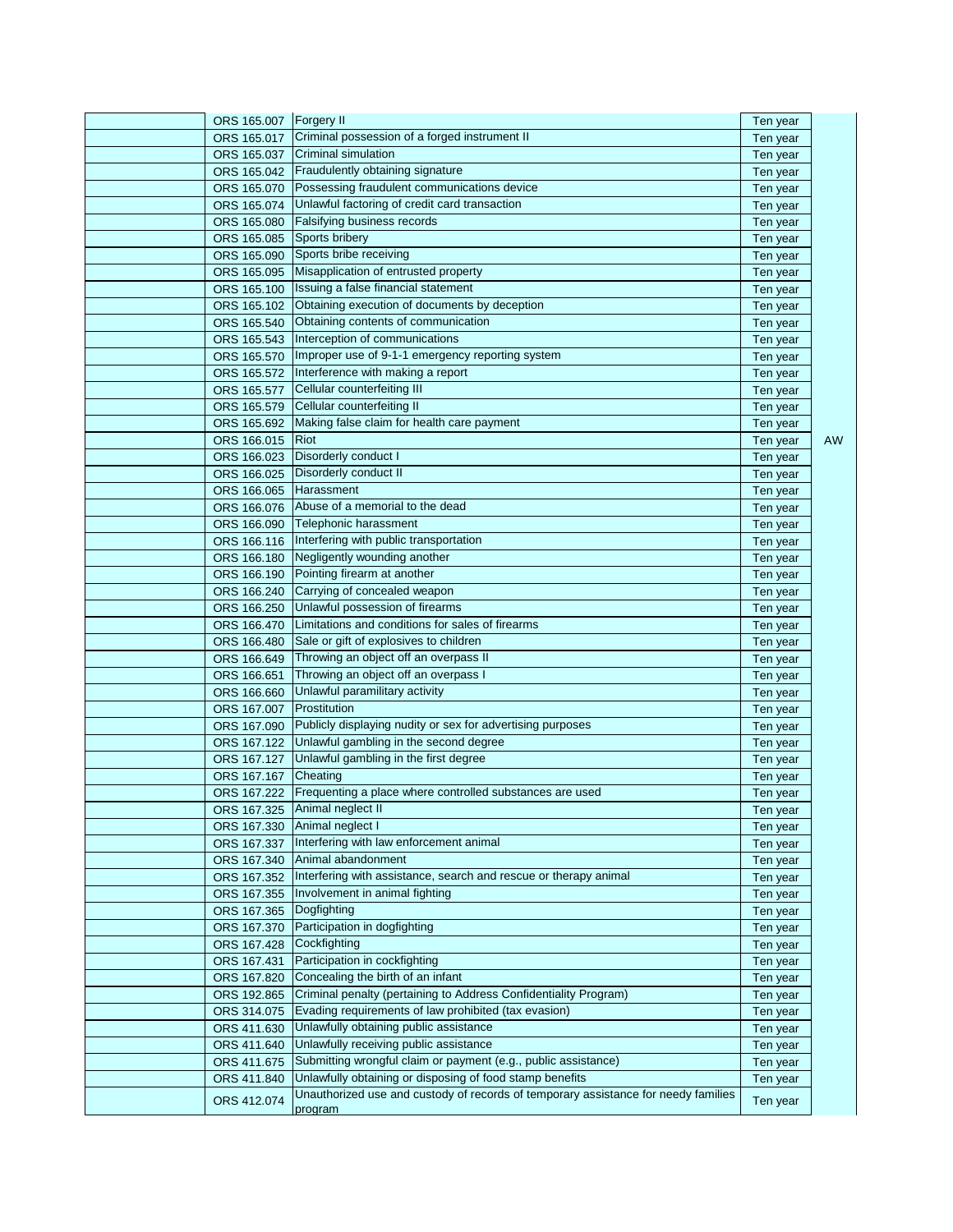|              | ORS 412.099 Sharing assistance prohibited                                                                                                                             | Ten year  |  |
|--------------|-----------------------------------------------------------------------------------------------------------------------------------------------------------------------|-----------|--|
| ORS 417.990  | Penalty for placement of children in violation of compact                                                                                                             | Ten year  |  |
| ORS 471.410  | Providing liquor to person under 21 or to intoxicated person; allowing consumption<br>by minor on property                                                            | Ten year  |  |
| ORS 475.912  | Unlawful delivery of imitation controlled substance                                                                                                                   | Ten year  |  |
| ORS 475.916  | Prohibited acts involving records and fraud                                                                                                                           | Ten year  |  |
| ORS 475.918  | Falsifying drug test results                                                                                                                                          | Ten year  |  |
| ORS 475.950  | Failure to report precursor substance                                                                                                                                 | Ten year  |  |
| ORS 475.955  | Failure to report missing precursor substances                                                                                                                        | Ten year  |  |
| ORS 475.960  | Illegally selling drug equipment                                                                                                                                      | Ten year  |  |
| ORS 475.965  | Providing false information on precursor substances report                                                                                                            | Ten year  |  |
| ORS 803.230  | Forging, altering or unlawfully producing or using title or registration                                                                                              | Ten year  |  |
| ORS 807.620  | Giving false information to police officer                                                                                                                            | Ten year  |  |
| ORS 811.060  | Vehicular assault of bicyclist or pedestrian                                                                                                                          | Ten year  |  |
| ORS 811.140  | <b>Reckless driving</b>                                                                                                                                               | Ten year  |  |
| ORS 811.540  | Fleeing or attempting to elude police officer                                                                                                                         | Ten year  |  |
| ORS 811.700  | Failure to perform duties of driver when property is damaged                                                                                                          | Ten year  |  |
| ORS 811.705  | Failure to perform duties of driver to injured persons                                                                                                                | Ten year  |  |
| ORS 819.300  | Possession of a stolen vehicle                                                                                                                                        | Ten year  |  |
| ORS 830.475  | Failure to perform the duties of an operator (boat)                                                                                                                   | Ten year  |  |
| *********    | Any unclassified misdemeanor defined in Oregon Revised Statutes not listed                                                                                            |           |  |
|              | elsewhere in this rule.                                                                                                                                               | Ten year  |  |
|              | Any other misdemeanor in Oregon Revised Statutes not listed in this rule that is                                                                                      |           |  |
| *********    | serious and indicates behavior that poses a threat or jeopardizes the safety of                                                                                       | Ten year  |  |
|              | vulnerable persons, as determined by the authorized designee.                                                                                                         |           |  |
|              | Any misdemeanor in a jurisdiction outside Oregon that is not the substantial<br>equivalent of any of the Oregon crimes listed in section (2) of this rule but that is |           |  |
| *********    | serious and indicates behavior that poses a threat or jeopardizes the safety of                                                                                       |           |  |
|              | vulnerable persons, as determined by the AD. If a misdemeanor in a jurisdiction                                                                                       | Ten year  |  |
|              | outside Oregon is similar to a violation in Oregon, then it cannot be considered                                                                                      |           |  |
|              | potentially disqualifying under this section.                                                                                                                         |           |  |
| *********    | Any crime of attempt, solicitation or conspiracy to commit a crime listed in this<br>section pursuant to ORS 161.405, 161.435, or 161.450, including any crime based  | Ten year  |  |
|              | on criminal liability for conduct of another pursuant to ORS 161.155.                                                                                                 |           |  |
| *********    | Any crime in any other jurisdiction which is the substantial equivalent of any of the                                                                                 | Ten year  |  |
|              | Oregon crimes listed in section (2) of this rule as determined by the AD                                                                                              |           |  |
| *********    | Any crime which is no longer codified in Oregon or other jurisdiction but which is the                                                                                |           |  |
|              | substantial equivalent of any of the crimes listed in section (2) of this rule as<br>determined by the AD                                                             | Ten year  |  |
| OAR 407-007- | <b>5 Year Review Convictions</b>                                                                                                                                      |           |  |
| 0280(3)      |                                                                                                                                                                       |           |  |
| ORS 162.085  | Unsworn falsification                                                                                                                                                 | Five year |  |
| ORS 162.235  | Obstructing governmental or judicial administration                                                                                                                   | Five year |  |
| ORS 164.245  | <b>Criminal trespass II</b>                                                                                                                                           | Five year |  |
| ORS 164.335  | <b>Reckless Burning</b>                                                                                                                                               | Five year |  |
| ORS 164.345  | Criminal mischief III                                                                                                                                                 | Five year |  |
| ORS 165.555  | Unlawful telephone solicitation of contributions for charitable purposes                                                                                              | Five year |  |
| ORS 165.813  | Unlawful possession of fictitious identification                                                                                                                      | Five year |  |
| ORS 166.075  | Abuse of venerated objects                                                                                                                                            | Five year |  |
| ORS 166.095  | Misconduct with emergency telephone calls                                                                                                                             | Five year |  |
| ORS 811.182  | Criminal driving while suspended or revoked                                                                                                                           | Five year |  |
| ORS 813.010  | Driving under the influence of intoxicants (DUII)                                                                                                                     | Five year |  |
| ORS 830.315  | Reckless operation of a boat                                                                                                                                          | Five year |  |
| ORS 830.325  | Operating boat while under the influence of intoxicating liquor or controlled                                                                                         | Five year |  |
| ORS 830.730  | False information to peace officer or Oregon State Marine Board                                                                                                       | Five year |  |
|              | Any conviction for attempt, solicitation or conspiracy to commit a crime listed in this                                                                               |           |  |
| *********    | section pursuant to ORS 161.405, 161.435, including any crime based on criminal                                                                                       | Five year |  |
|              | liability for conduct of another pursuant to ORS 161.155.<br>Any crime in any other jurisdiction which is the substantial equivalent of any of the                    |           |  |
| *********    | Oregon crimes listed in section (3) of this rule as determined by the AD                                                                                              | Five year |  |
|              | Any crime which is no longer codified in Oregon or other jurisdiction but which is the                                                                                |           |  |
| *********    | substantial equivalent of any of the crimes listed in section (3) of this rule as                                                                                     | Five year |  |
|              | determined by the AD<br>Other Potentially Disqualifying Conditions OAR 410-007-0290                                                                                   |           |  |
|              |                                                                                                                                                                       |           |  |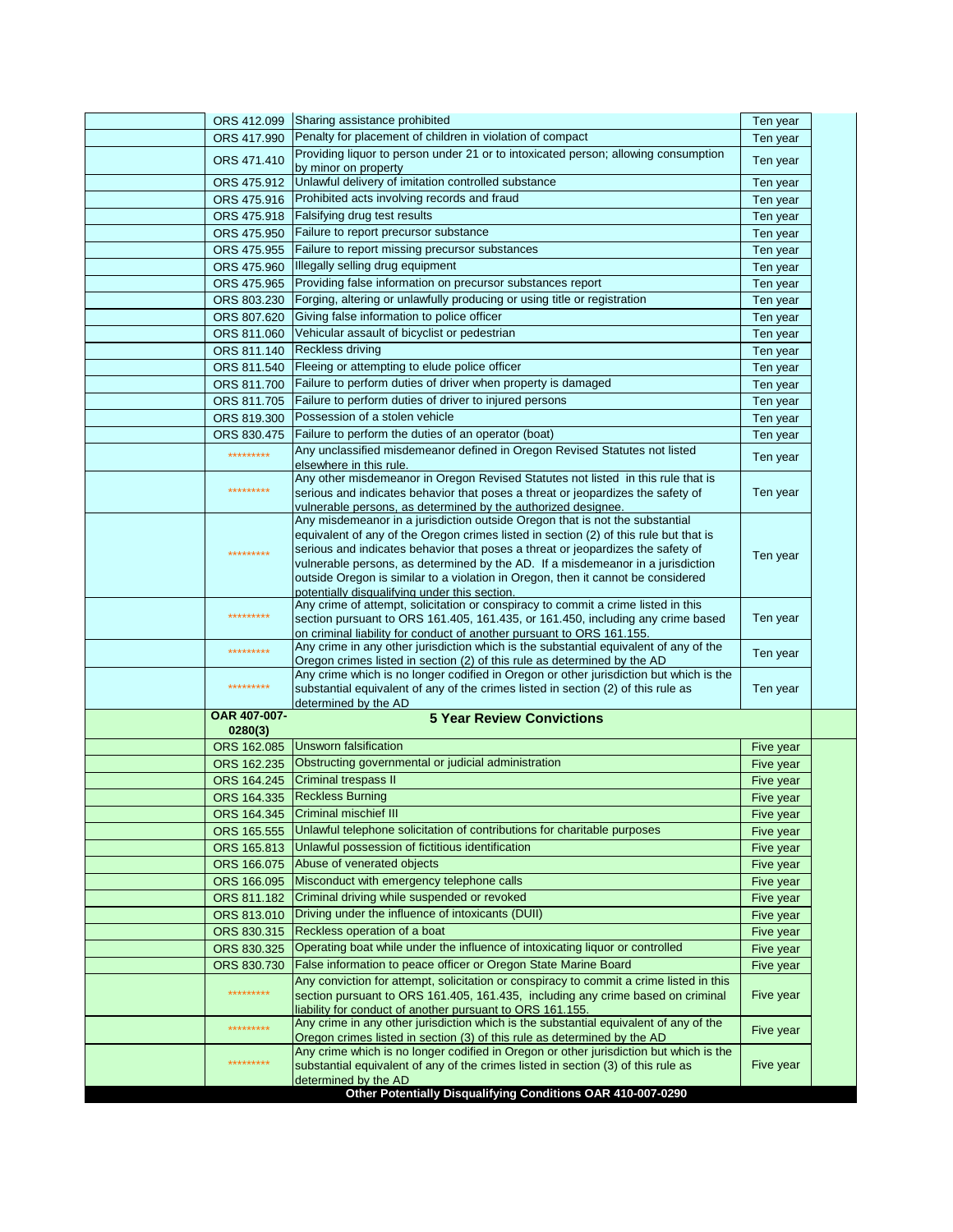|                     | FALSE STATEMENT. The SI makes a false statement to the QE, AD, or                                                                                                       |             |  |
|---------------------|-------------------------------------------------------------------------------------------------------------------------------------------------------------------------|-------------|--|
| <b>Subsection 1</b> | Department, including the provision of materially false information, false information                                                                                  |             |  |
|                     | regarding criminal records, or failure to disclose information regarding criminal                                                                                       |             |  |
|                     | records. Nondisclosure of violation or infraction charges may not be considered a                                                                                       |             |  |
|                     | SEX OFFENDER. The subject individual is a registered sex offender in any                                                                                                |             |  |
|                     | jurisdiction. There is a rebuttable presumption that an SI is likely to engage in                                                                                       |             |  |
| <b>Subsection 2</b> | conduct that would pose a significant risk to the Department, its clients, or                                                                                           |             |  |
|                     | vulnerable individuals if the SI has been designated a predatory sex offender in any                                                                                    |             |  |
|                     | jurisdictions under ORS 181.585 or found to be a sexually violent dangerous                                                                                             |             |  |
|                     | offender under ORS 144.635 (or similar statutes in other jurisdictions).<br>WARRANTS. The SI has an outstanding warrant for any crime in any jurisdiction.              |             |  |
| <b>Subsection 3</b> |                                                                                                                                                                         |             |  |
| <b>Subsection 4</b> | DEFERRED SENTENCE, DIVERSION PROGRAM. The SI has a deferred sentence,                                                                                                   |             |  |
|                     | conditional discharge, or is participating in a diversion program, in any jurisdiction.<br>PROBATION, PAROLE, OR POST-PRISON SUPERVISION. The SI is currently on        |             |  |
|                     | probation, parole, or post-prison supervision for any crime in any jurisdiction,                                                                                        |             |  |
| <b>Subsection 5</b> | regardless of the original conviction date (or date of guilty or no contest plea if there                                                                               |             |  |
|                     | is no conviction date).                                                                                                                                                 |             |  |
|                     | PAROLE OR PROBATION VIOLATION. The SI has been found in violation of post-                                                                                              |             |  |
|                     | prison supervision, parole, or probation for any crime in any jurisdiction regardless of                                                                                |             |  |
| <b>Subsection 6</b> | the original conviction date (or date of guilty or no contest plea if there is no                                                                                       |             |  |
|                     | conviction date), within five years or less from the date the DHS Background Check                                                                                      |             |  |
|                     | Request Form was signed or the date the Department conducted a criminal history                                                                                         |             |  |
| <b>Subsection 7</b> | UNRESOLVED ARRESTS, CHARGES OR INDICTMENTS. The SI has an                                                                                                               |             |  |
|                     | unresolved arrest, charge, or a pending indictment, for any crime in any jurisdiction.                                                                                  |             |  |
| <b>Subsection 8</b> | FUGITIVE. The SI has been arrested in any jurisdiction as a fugitive from another                                                                                       |             |  |
|                     | state or a fugitive from justice, regardless of the date of arrest.                                                                                                     |             |  |
|                     | JUVENILE ADJUDICATION. The SI has an adjudication in a juvenile court in any                                                                                            |             |  |
|                     | jurisdiction, finding that the SI was responsible for a potentially disqualifying crime                                                                                 |             |  |
| <b>Subsection 9</b> | that would result in a conviction if committed by an adult. Subsequent adverse<br>rulings from a juvenile court, such as probation violations, shall also be considered |             |  |
|                     | potentially disqualifying if within five years from the date the Background Check                                                                                       |             |  |
|                     | Request form was signed or the date the Department conducted a criminal records                                                                                         |             |  |
|                     | check due to imminent danger.                                                                                                                                           |             |  |
|                     | GUILTY EXCEPT FOR INSANITY. The SI has a finding of "guilty except for                                                                                                  |             |  |
|                     | insanity," "guilty except by reason of insanity," "not guilty by reason of insanity,"                                                                                   |             |  |
|                     | Subsection 10  "responsible except for insanity," "not responsible by reason of mental disease or                                                                       |             |  |
|                     | defect," or similarly worded disposition in any jurisdiction regarding a potentially                                                                                    |             |  |
|                     | disqualifying crime, unless the local statutes indicate that such an outcome is                                                                                         |             |  |
|                     | Potentially disqualifying abuse as determined from abuse investigation reports which                                                                                    |             |  |
|                     | have an outcome of founded, substantiated, or valid and in which the SI is                                                                                              |             |  |
|                     | determined to have been responsible for the abuse.<br>(a) For SIs associated with child foster homes licensed through the Department's                                  |             |  |
|                     | Seniors and People with Disabilities Division, child foster homes licensed through a                                                                                    |             |  |
|                     | private licensed child caring agency, or adoptive families through a private licensed                                                                                   |             |  |
|                     | child caring agency, potentially disqualifying abuse includes:                                                                                                          |             |  |
|                     | (A) Child protective services history held by the Department regardless of the date                                                                                     |             |  |
|                     | of initial report or outcome;                                                                                                                                           |             |  |
|                     | (B) Child protective services history reviewed pursuant to the federal Adam Walsh                                                                                       |             |  |
|                     | Act requirements, determined by BCU ADs to be potentially disqualifying; and                                                                                            |             |  |
|                     | (C) Adult protective services investigations of physical abuse, sexual abuse, or                                                                                        |             |  |
|                     | financial exploitation initiated on or after January 1, 2010, as provided to BCU by the                                                                                 |             |  |
|                     | Subsection 11 Office of Investigation and Training and the Seniors and People with Disabilities                                                                         |             |  |
|                     | Division based on severity.                                                                                                                                             |             |  |
|                     | (b) For staff and volunteers of a private licensed child caring agency:                                                                                                 |             |  |
|                     | (A) Child protective services history held by the Department regardless of the date                                                                                     |             |  |
|                     | of initial report or outcome; and<br>(B) Adult protective services investigations of physical abuse, sexual abuse, or                                                   |             |  |
|                     | financial exploitation initiated on or after January 1, 2010, as provided to BCU by the                                                                                 |             |  |
|                     | Office of Investigation and Training and the Seniors and People with Disabilities                                                                                       |             |  |
|                     | Division based on severity.                                                                                                                                             |             |  |
|                     | (c) For child care providers and associated subject individuals defined in OAR 407-                                                                                     |             |  |
|                     | $007 - 0210(30)(a)(H);$                                                                                                                                                 |             |  |
|                     | (A) Child protective services history held by the Department regardless of the date                                                                                     |             |  |
|                     | of initial report, date of outcome, and considered potentially disqualifying pursuant to                                                                                |             |  |
|                     | $\bigcap$ AD $161 - 165 - 0120$ and                                                                                                                                     |             |  |
|                     | <b>Miscellaneous</b>                                                                                                                                                    |             |  |
|                     | <b>Related Statutes</b>                                                                                                                                                 | Misc        |  |
|                     |                                                                                                                                                                         |             |  |
|                     | Misdemeanors treated as or reduced to VIOLATIONS ARE NOT POTENTIALLY                                                                                                    |             |  |
|                     | DISQUALIFYING. See Statutes below for more information.<br>ORS 161.566 Misdemeanor treated as violation; prosecuting attorney's election                                | <b>Misc</b> |  |